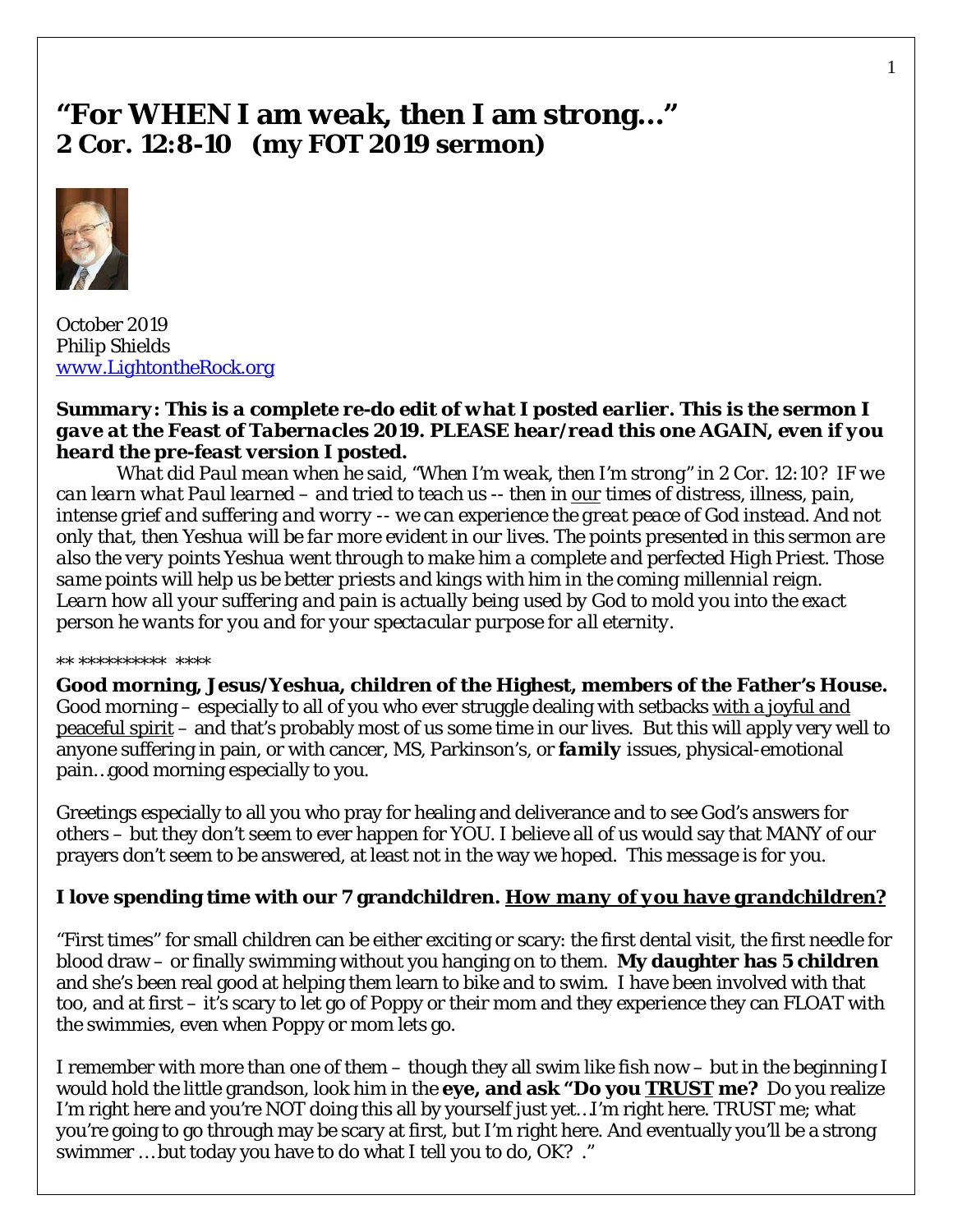And as he did trust me, eventually he became a good swimmer too.

**Now - in** *your* **scary times, painful times, awful times of your life, do you hear your father** in heaven whispering calmly? Or do we get so frantic and busy – that we **can't** hear him?

## **DO YOU BELIEVE GOD'S PROMISES?**

Do you and I really *believe* certain often used scriptures – do we really believe these?

- God knows the very number of our hairs and everything about us. Our getting up in the morning and when we go back to bed. (Psalm 139:1-12; Luke 12:7)
- That ALL things that are happening, or have happened even those caused by YOU that ALL things work together for GOOD in the end, for those who are the called and who love God? **(Romans 8:28**).
- Do you really believe the LORD is your shepherd, and though he might make you walk through the valley of death – he is with you, but you are going to sometimes walk thru that valley, though you may not physically see him? **Psalm 23:4**
- **Hebrews 13:5** he promises He will never leave us or forsake us EVER.

### **In scary times, do you still believe those promises?**

- You've just been told your company is moving to China and your job is going with it. What's your reaction: frantic, or TRUST?
- Your daughter wants nothing more to do with you…frantic or trust?
- You have been told you have that awful C word cancer frantic, or trust?
- You need cataracts removed. Are you frantic or do you trust?
- Something small by comparison: You're running late, and you face a red light that doesn't seem to ever turn green. Frantic – or trust?

*IF we believe the scriptures that God knows our every thought, that he will NEVER leave us nor forsake us (Hebrews 13:5), that he knows every hair on our head, DO we BELIEVE those same scriptures even when it looks like he's nowhere to be found? Or when it appears he's not hearing your prayers? Or that He is going to make you go through a painful trial.* 

## *When we pray and pray but the problems don't go away – do you still TRUST?*

*I know - - there've been times in my life when I asked God where was he. I've even said "I know if this were MY son or daughter and I had the power YOU have, I'd be doing more than it seems you're doing!"* 

## *I know, what an awful thing to say to Almighty God. But I'm human too and repented.*

## **LISTEN FOR God's answers**

But I also believe God does speak to us – but we get too busy to hear him sometimes, especially when it's just a still small voice, as when he spoke to Elijah in a stressful time **(1 Kings 19:10-14).**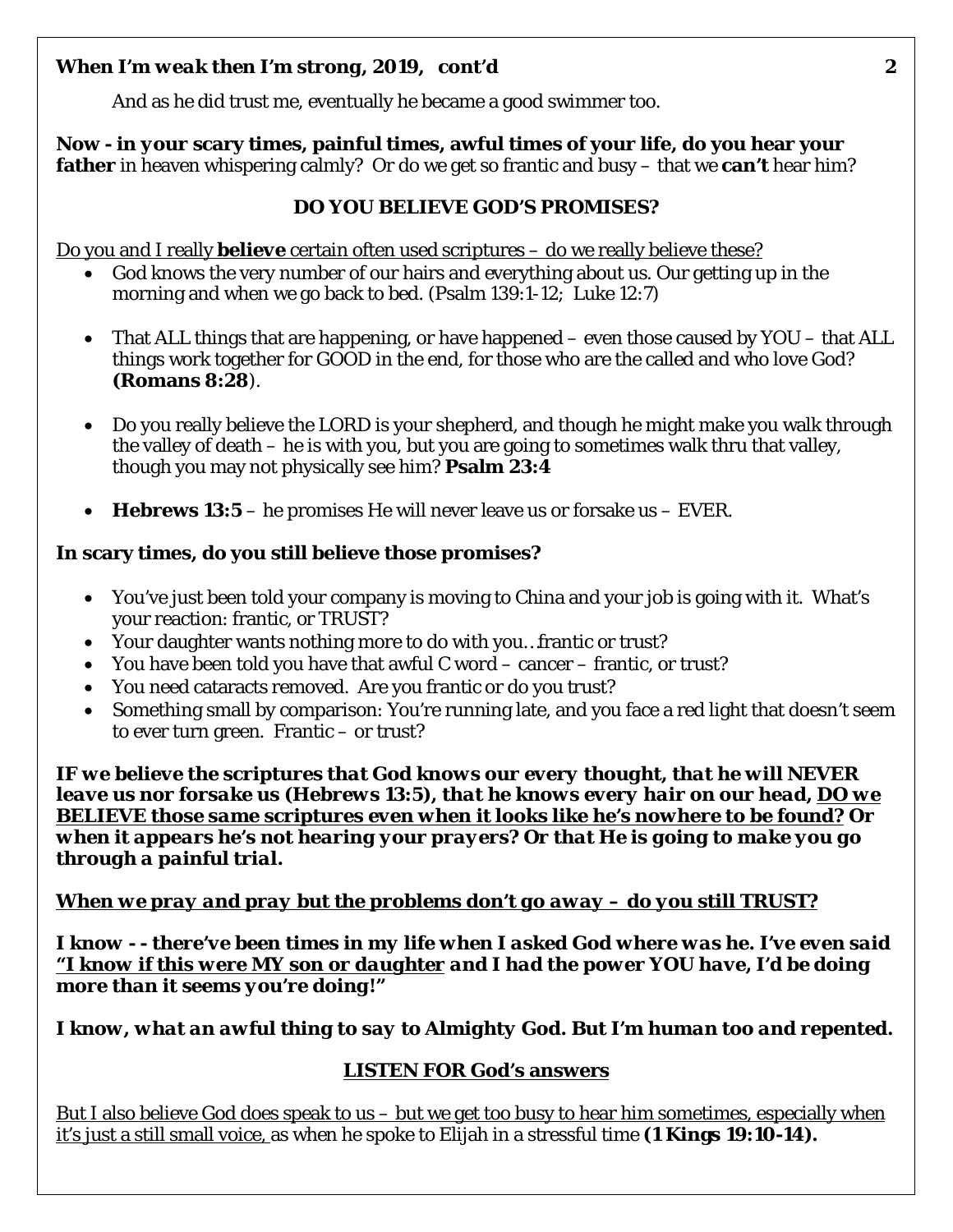**Don't let your prayers be monologues. LET God speak to you**. I often stop while praying on my knees – and say, "OK, I've said plenty. I'll shut up and listen now. What do you have for me?"

Sometimes the answer doesn't come right then but often does in the next few days. We often miss the answers God is whispering – because we're too hectic, too frantic, too worried; so busy trying to figure out what we should do. We're trying so hard to work things out ourselves that we don't see what God is working out.

Or you could get a strong message: "Yes, I know what I'm making you go thru is scary and painful as can be. Remember I've promised to never leave you – even when you can't see me or hear me. This dark valley of the shadow of death you're going thru – I'm there with you. TRUST me, but I have my reasons for making you go through all this – and you will do it, you will die and not be healed, and it IS a valley of death – but I AM with you."

**And many of us are seniors –** everything in our bodies begins to fall out, sag, not work, or work too much, or wrinkle, or to hurt, or get diseased or broken. It's like we're falling APART … but we're being prepared for *eternity* BY these pains and human failures – EVEN WHEN IT *SEEMS* God is doing NOTHING to relieve the issues.

**My sermon title comes from 2 Cor. 12. Paul had been beseeching God to heal him of the "thorn in the flesh", 3x he asked, and then he got this:**

#### **2 Cor. 12:9-10**

"And He said to me, '*My* grace is sufficient for you, **for** *MY* **strength is** *made PERFECT* **in weakness.'**

[Let that sink in. Let's read it again.]

"Therefore most *gladly* I will rather *boast* in my infirmities, **that** the *power* **of CHRIST may rest upon me.** 

**10** *Therefore I take PLEASURE in infirmities*, in reproaches, in needs, in persecutions, in distresses, for Christ's sake. **For when** *I* **am weak, then I am strong."**

Sure, we have to make our requests made known, and then accept God's will -… even as Yeshua did in the Garden of Tears (Gethsemane – means "Garden of the Olive Press"), but it goes beyond that.

#### *Hebrews 5:7-10*

who, in the days of His flesh, when He had offered up prayers and supplications, with vehement cries and tears to Him who was able to save Him from death, **and was heard** because of His godly fear, 8 though He was a Son, yet *He learned obedience by the things which He SUFFERED.* 9 *And having been PERFECTED*, He became the author of eternal salvation to all who obey Him,

This sermon is going to largely be about the times when God says we're going to have to go through the suffering and testing – as GOD apparently said to His own Son, Yeshua.

*The scriptures will tell us that – sure, we accept God's will – but we are to also praise and give thanks BEFORE we see the answer from God. We are to thank and praise and bless God in ALL circumstances and conditions.*

**This leads to a PEACE in our hearts that we can't explain**. We quit stewing and moping. Let's read a few scriptures – and then we'll understand how Paul is saying – "If my pain is creating spiritual muscle, making me strong by Jesus' strength, wow, I delight in my sufferings then!"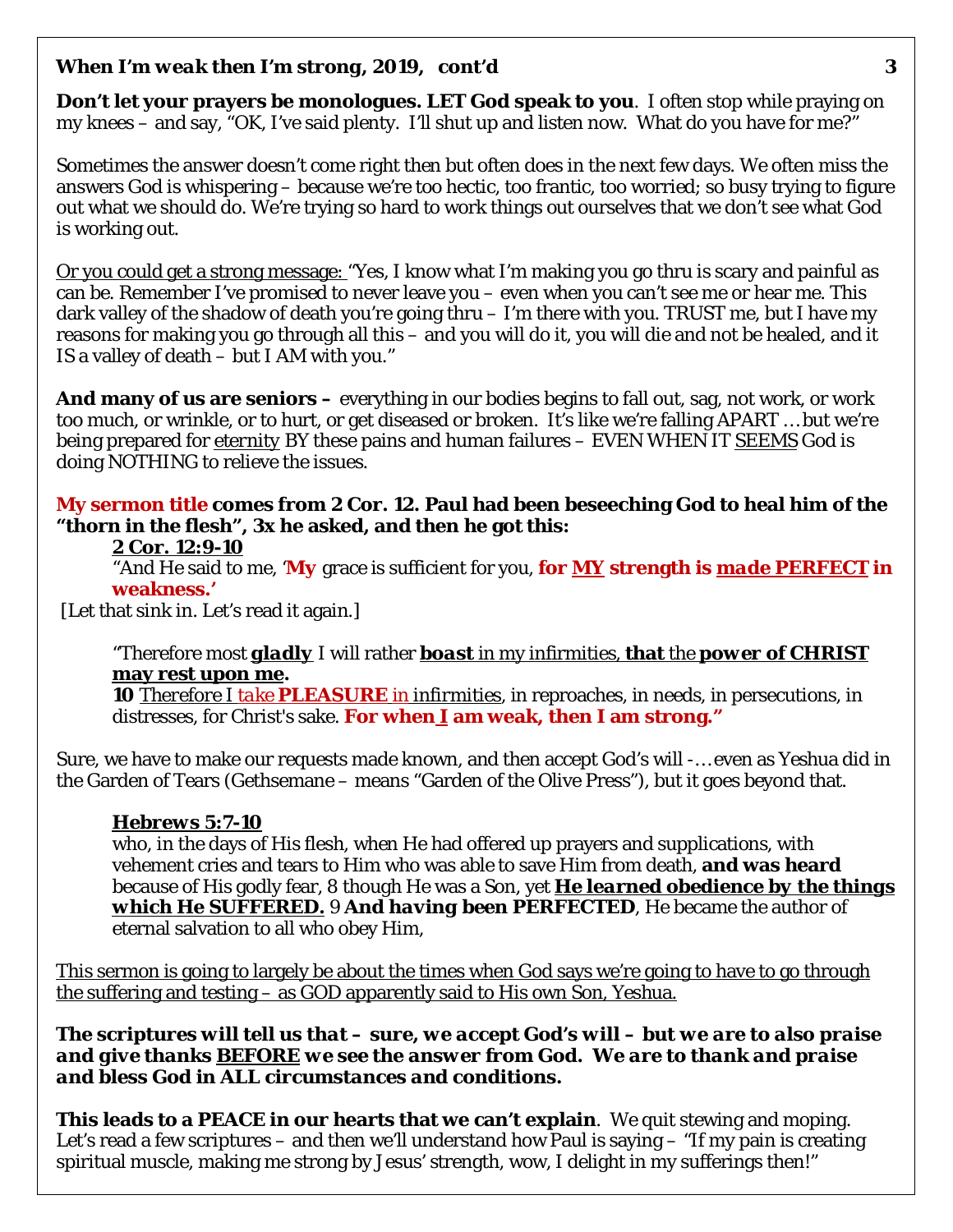**In this sermon's message -- we have to go beyond accepting his will, no matter what –** *but move on the next stage where we praise and thank him in all things and FOR all things – always, all the time, no matter how terrible*, gruesome, painful and stressful the trial is. Whether it's a health problem or pains or impending death—we are to THANK God, and even, as Paul says --—come to where we can "take PLEASURE in infirmities…"

Once Paul "got it" *– he went beyond just enduring the pain* and suffering, to taking PLEASURE in them, knowing it was building great strength in him. And Paul did go through an awful lot, which you can **READ on your own – 2 Cor. 11:20-29. He was shipwrecked 3x, flogged 5 times with 39 lashes; 3x beaten with rods, in prison countless times, stoned and left for dead once…. And on and on.** 

*Tell me: WHEN are you and I MOST URGENT with God***, most FERVENT – in times when there's no pain, everyone's well, healthy, have ample money – OR….** When YOU or a loved one is diagnosed with cancer, or that you're going to be laid off, or that there's terrible gossip about you on the internet?

**Some very, very tough times are coming, and we better learn how to get to Paul's place of peace and even rejoicing in his issues.** 

**We're told to be glad, to rejoice, to give thanks in the rough times and FOR the rough times. Notice the connection between joy and perfection….**

#### **James 1:2-4**

"My brethren, **count it all JOY** when you fall into various trials, 3 knowing **that the testing of your faith** produces patience. 4 But LET patience have its *PERFECT work*, *that YOU may be PERFECT* and complete, lacking nothing."

This is for the perfecting of the saints. Are you seeing the connection between suffering and perfection? Being made complete. There's no promise here that the pain is removed every time, or that your illness is healed every time … but you may have to go thru it, and God is building in us the qualities he wants to see.

#### **1 Peter 5:10**

"But may the God of all grace, who called us to His eternal glory by Christ Jesus, **AFTER you have SUFFERED a while, PERFECT, establish, STRENGTHEN, and** *settle* **you."**

#### **So right there, the suffering perfects us, makes us stronger and settles us – helps us be more at peace in our hearts.**

Are we to thank and praise only for those BIG trials where God works out a fabulous miracle? Of course we should then – but, if we praise only for the big answered prayers, that's easy. But we're taught to praise and give thanks in everything, whether or not we get the answers we were hoping for.

#### **1 Thessalonians 5:16-18**

**"Rejoice ALWAYS**, 17 pray without ceasing, *18 IN EVERYTHING* give thanks; for this is the will of God in Christ Jesus for you."

When are we to rejoice? **ALWAYS**. For what things we're going thru? IN *EVERYTHING* give thanks. Give thanks in *every* frustrating circumstance. Again, for what things? Everything. But do you believe those clear statements?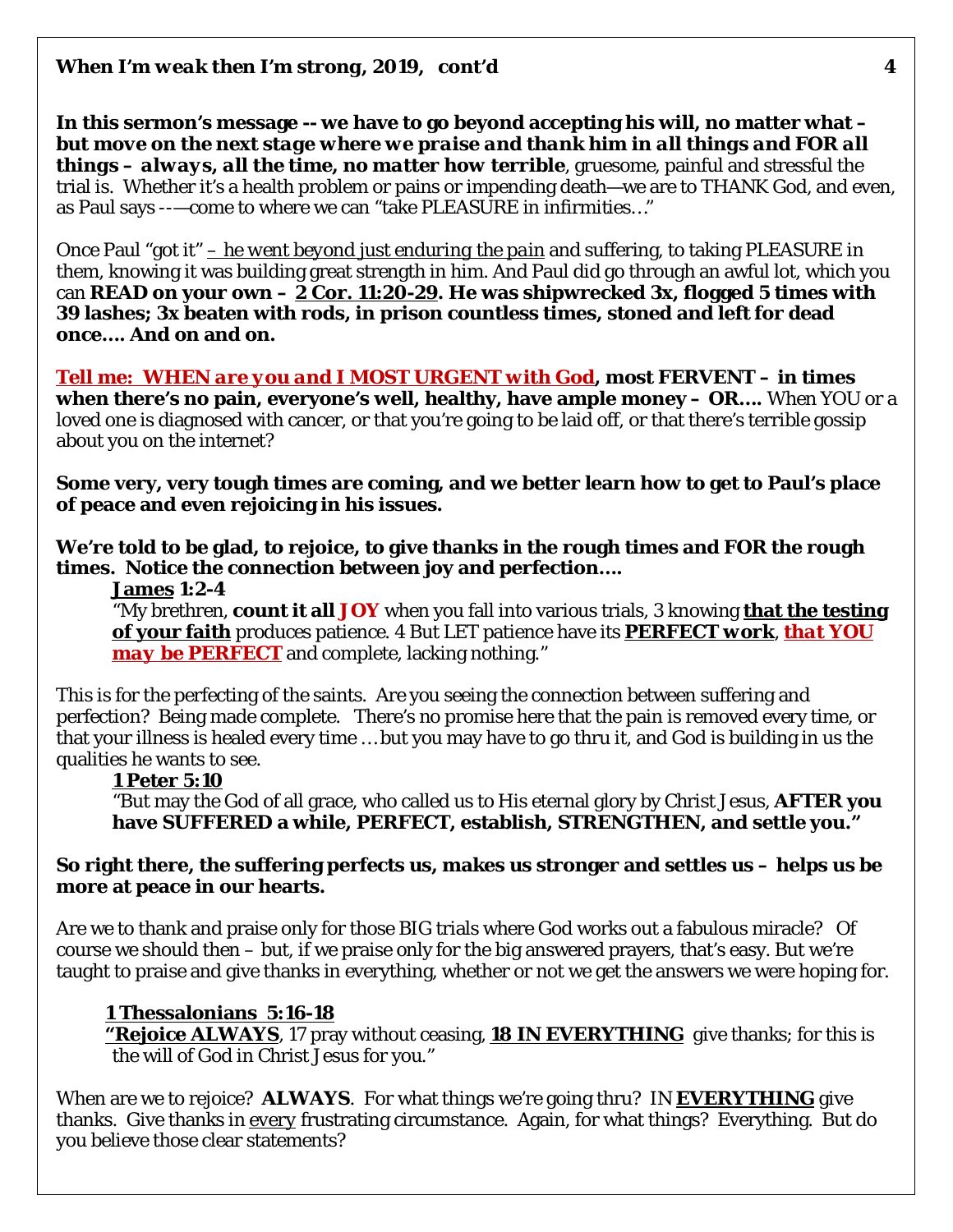So 1 Thessalonians 5:18 Paul says IN everything give thanks. He takes it a step further with the Ephesian brethren:

**Ephesians 5:20 "…giving thanks** *always* **FOR** *all* **things** to God the Father in the name of our Lord Jesus Christ,"

Really? Give thanks FOR all things, and IN everything give thanks? Really?

**Let me caution you – when someone is going thru a rough spot, they won't be ready to hear you tell them to give thanks for it, and in it. But YOU AND I need to learn how to do this, so we can get to Paul's level of peace and even taking pleasure in infirmities and problems.** 

**Start practicing this praising and blessing of God in and for ALL things – especially on the smaller issues of life—so when the big trials come, you know how to handle them.** 

**Examples of "Small" trials: - traffic light won't turn green… and you're so behind**

- **\*\* Cataract \*\* an argument with your spouse or children**
- **\*\* Aches and pains you're going thru**
- **\*\* Frustrations and things going wrong at home or at work**

**WHY would you thank God FOR your son who is dying? Because you're acknowledging God's awareness of it, that he's walking with you through it,** that he knows every hair on your head and every though you have and that he'll never forsake you or leave you and that ALL things work together for good (**Romans 8:28).**

You also know all things are possible with God. Now we either believe all those scriptures and words from God -- or we don't. We're told to thank and give praise IN all things and FOR all things. ALL things. Will you believe that? And do you believe ALL things work together for good – or not? (Rom 8:28)

#### **RESULT? The PEACE that surpasses all explanation**

#### **Philippians 4:4, 6-7**

**"REJOICE in the Lord** *ALWAYS***; again I say – REJOICE!**

**6 Be anxious for NOTHING, but** *in EVERYTHING* **by prayer and supplication,**  *with thanksgiving***, let your requests be made known to God; 7** *and the peace of*  **God**, which surpasses all understanding, will guard your hearts and minds through Christ Jesus."

*Look: stewing and worrying and being upset about things doesn't change anything anyway and it may even keep God's grace from you.*  V. 4 – Rejoice in the Lord *always*; again I say – REJOICE.

You've got to try this! It really works. If nothing else, it gives you peace.

**So what did Paul "get" or come to understand that allowed him to TAKE PLEASURE in infirmities (2 Cor. 12:9-10)? It was this:** That it is during stressful times, severe pain and hardship when we are more likely to earnestly seek God, and are being completed and perfected for all eternity by the suffering.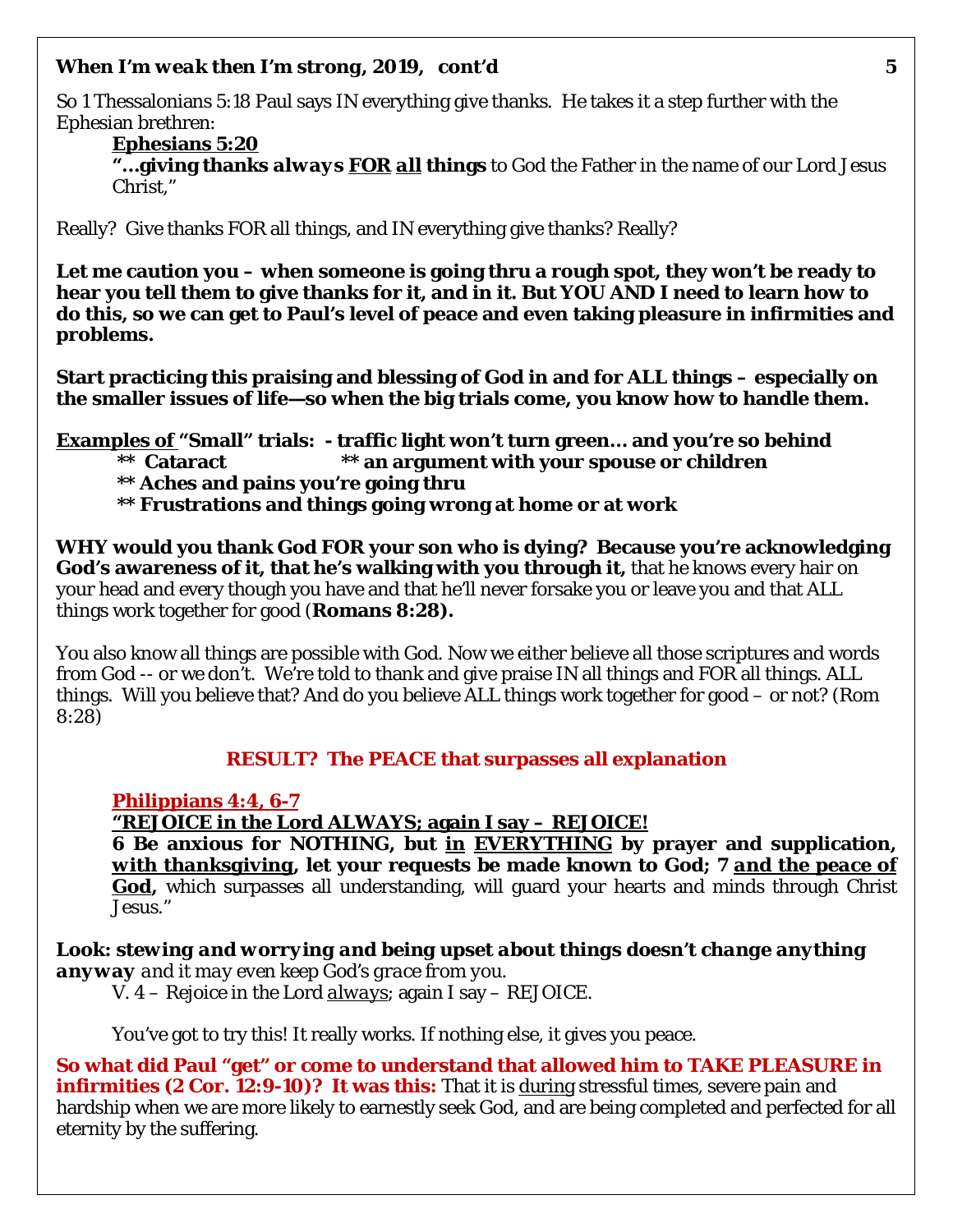#### *So what's the path to peace in your heart when everything big or small seems to be going awry? Here it is: In big and small events going badly--*

After you let God know your requests and what you're asking for him to do for you – ask for God's will be done and then thank him and praise him **for** *everything* going on and in everything. Yep, even the "bad stuff". "All things" and "everything" mean everything! Be practicing that *now*.

But it's something we each have to do – and not something we try to impose on someone else not ready for it, who has had a terrible traumatic event. I know when our son died, it was a while before I even wanted to discuss Romans 8:28, etc. I came to it – but in the beginning it was just too raw.

#### **START WITH smaller issues first**

But we *are* learning to use this principle. What we're doing is trying it a lot on the smaller issues in life first.

**For example –on our way to the Feast, we wanted to stop in Tucson and spend the Sabbath with a dear believer friend and his wife**. So we were flying out of Orlando, had to switch planes in Houston, and should have arrived by 3:30 pm Friday afternoon Arizona time.

 But due to bad weather in Houston TX, our Orlando flight was delayed 1 hr, then 2 hours, then 3 hours. So we knew we'd miss our connecting flight. We checked available flights but could only find one for late Saturday and we'd miss our friends. Then someone said the connecting flight was delayed too, so we should be alright – but that all the remaining Friday flights were booked solid.

So that gave us some hope. **I whispered in Carole's ear in Orlando airport: "Praise you Father.** For you know every hair on our head and every need we have. And we know you promise to never ever leave us or forsake us. We want to go see and encourage some old friends. Now it's up to you."

Much delayed, we finally took off from Orlando. But when we arrived in Houston, our connecting flight had already gone. So we went to find out what our options were, knowing all Friday flights were already booked up. The lady behind the United Airlines desk said, "The flights are full… but WAIT. You both are booked on the next flight out coming up in a couple hours."

Neither my wife nor I had booked it! And there was no record of who had booked it. But we were on the next flight and we would be able to visit our friends and encourage them. All I know is, this time, we did it right as we praised God in and for the ruined schedule – but then HE corrected it somehow. And truly this time, we felt great peace.

**SO whether it's a small issue going on – or if you've been told you have 3 months to live with aggressive cancer …** IN all things and FOR everything, give thanks and praise, even as you tell God what you're hoping for, but you also say "Your ways are best and therefore I ask you to please get involved in this, to please HEAL this, to please rebuke the cancer (or whatever)…*and we thank and praise you again knowing you're there beside us."* 

You may or may not get the answer you want but at least you'll experience the peace. And again: do this as your trial unfolds, before you see any answers from God.

**Yeshua said – don't worry about "stuff" in this life. His life is NOT about** *this* **life. It's hard to fully accept that. Matthew 6:25-33.**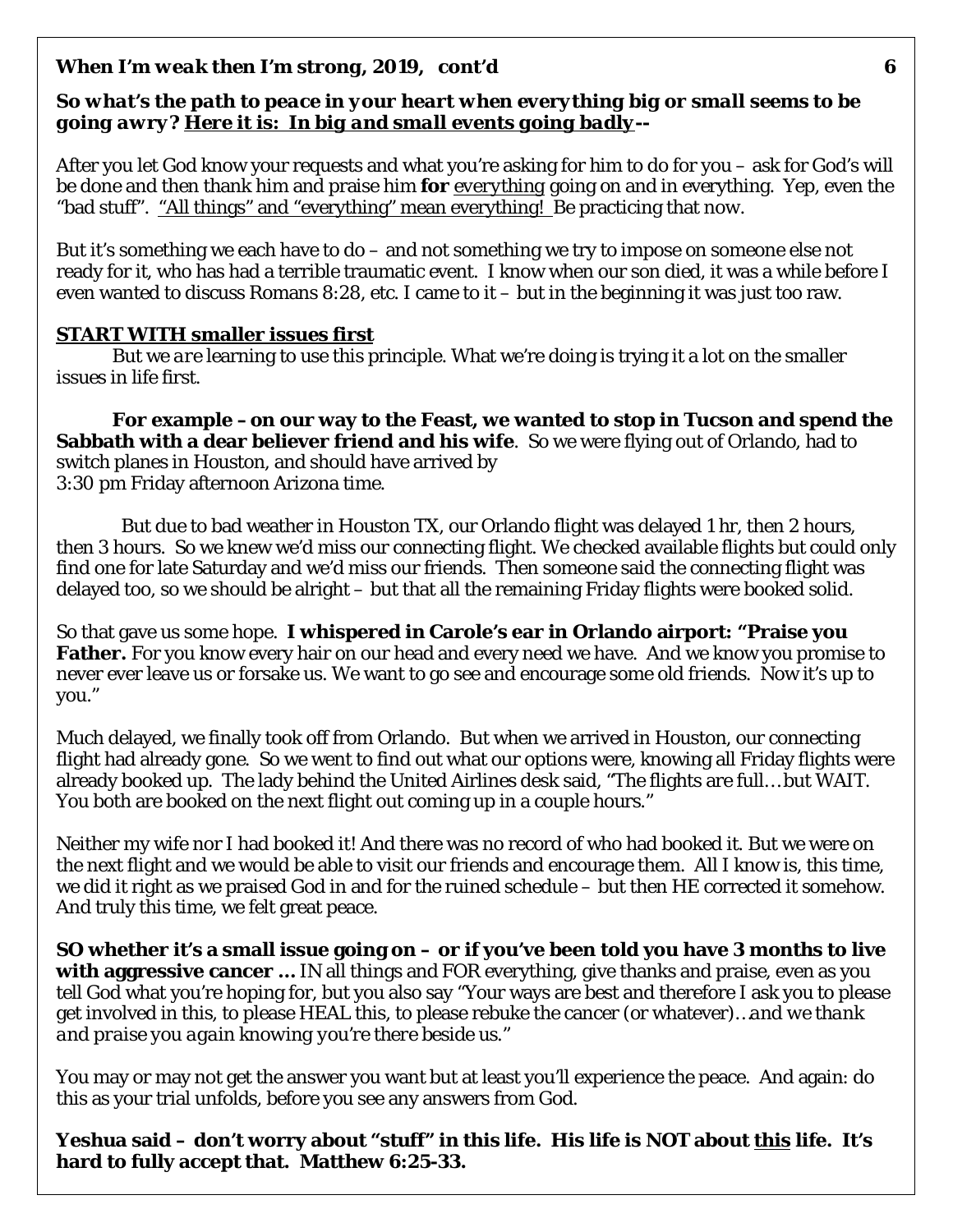**And here's Paul again: 2 Cor. 12:9-10**  "And He said to me, '*My* grace is sufficient for you, **for** *MY* **strength is** *made PERFECT* **in weakness.'** Therefore most *gladly* I will rather *boast* in my infirmities, **that** the *power* **of Christ may rest upon me.** 

*10 Therefore I take PLEASURE in infirmities*, in reproaches, in needs, in persecutions, in distresses, for Christ's sake. **For when** *I* **am weak, then I am strong."**

**Scripture does NOT promise us a life devoid of any hassles, pain, illness or** death of loved ones or our own death. It just does not.

## **Sometimes I feel we're coddled.**

**Hebrews 10:34** --JOYFULLY accepted plundering of their goods.

Are you noticing how often we read the words like: joyfully, rejoice, take pleasure in, giving thanks – all combined with pain and suffering and trials we're going through?

*But my point is, even if God's will is NOT to relieve the pain***, NOT to heal – we STILL PRAISE and give thanks in and for the trial. We still rebuke the pain in Jesus' name; we STILL command the hurricane in Yeshua's name to break off. And then we joyfully accept and praise God for whatever He decides to do.** 

*Isaiah 26:3-4*  "You will keep him *in perfect peace*, whose mind is stayed on You, **Because he TRUSTS in You**. Trust in the Lord forever, For in Yah, YHVH, is everlasting strength".

Paul's preaching in Philippians 4:6-7 about giving thanks IN ALL Things, with thanksgiving – and the peace of God would come upon us - was to the Philippians. **But could Paul LIVE what he was teaching***? IT WAS IN PHILIPPI where Paul was BEATEN with RODS and thrown in jail. NO* DOUBT he was also praying for protection and relief. But look at what happened.

## *Paul AND SILAS in PHILIPPI JAIL*

Paul and Silas lived out his teaching beautifully **in Acts 16**. (Recount story) You'll see that what Paul taught in Philippians 4 is what Paul and Silas so perfectly practiced in that very city. There's a great song based on this very story ("I Bless your Name" – by Selah and also Brooklyn Tabernacle Choir. I hope you'll hear it on YouTube.)

## **Acts 16:22-28**

Then the multitude rose up together against them; and the magistrates tore off their clothes and commanded them to be beaten with rods. And when they had **laid many stripes on them (severely flogged)**, they threw them into prison, commanding the jailer to keep them securely. 24 Having received such a charge, he put them **into the inner** prison and fastened their feet in the stocks

Now honestly, what would you and I have been thinking? Abandoned by God? Where is God?

**25 But at midnight Paul and Silas were praying and singing hymns to God,** and the prisoners were listening to them. 26 Suddenly there was a great earthquake, so that the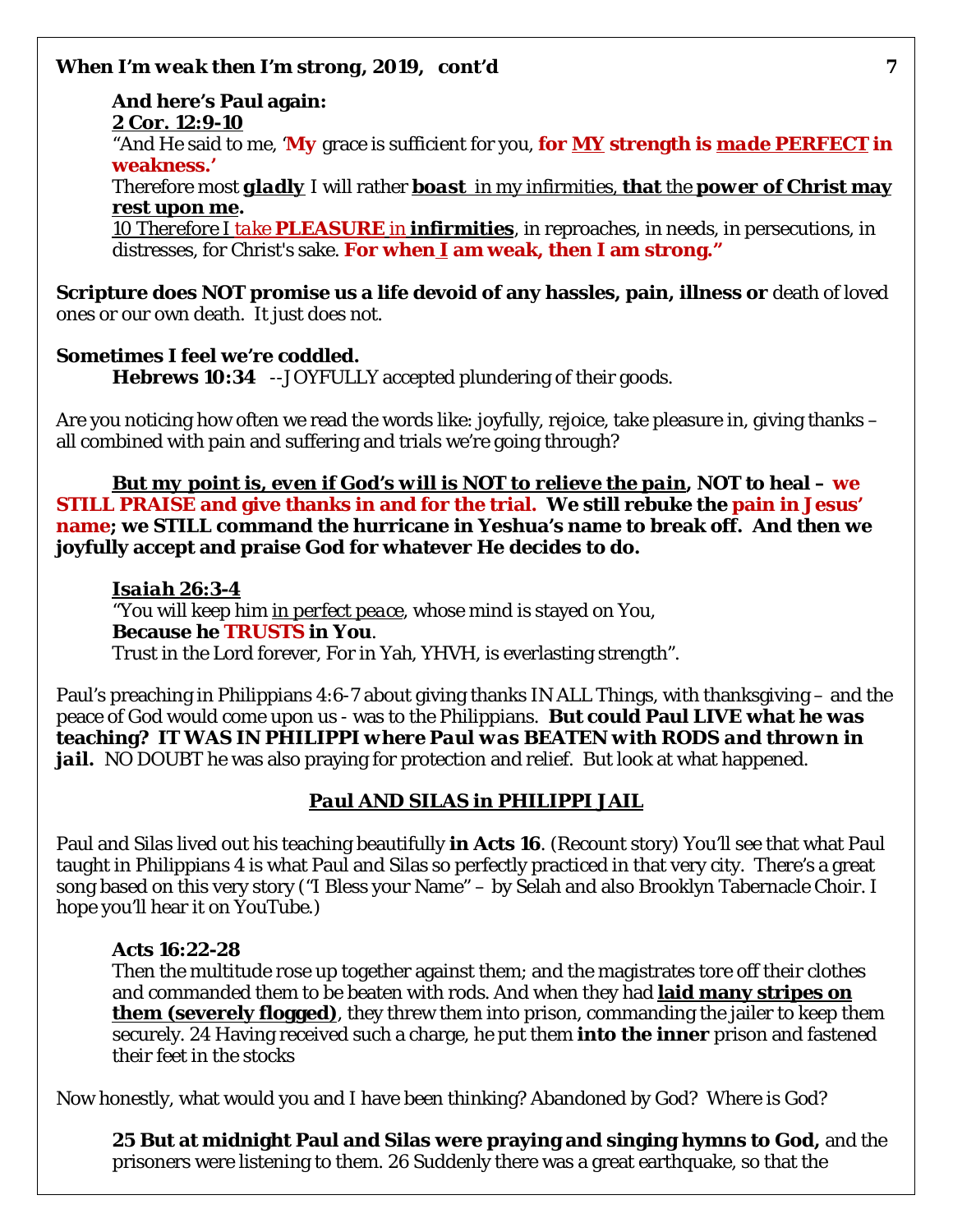foundations of the prison were shaken; and immediately all the doors were opened and everyone's chains were loosed. 27 And the keeper of the prison, awaking from sleep and seeing the prison doors open, supposing the prisoners had fled, drew his sword and was about to kill himself. 28 But Paul called with a loud voice, saying, "Do you no harm, for we are all here."

*Praying and singing – while they had bleeding stripes, probable broken ribs and infections setting in – plus their feet were in stocks!* 

In *your* midnight hour of pain and suffering, with your emotional bleeding stripes, you and I should also sing out and praise and pray…. and God hears. But when Paul and Silas started praising, their backs were still very sore and bleeding. But they sang anyway. Eternal life is not about this life. Paul continued to have trials – and then he was beheaded – while praising and singing to God all the way, I would expect.

#### **JEHOSHAPHAT** – SUMMARIZE 2 CHRON 20

Familiarize yourself with this story by reading 2 Chronicles 20 before going on. I'll pick up with part of King Jehoshaphat's prayer in Jerusalem.

#### **2 Chronicles 20:12-23**

*"O our God, will You not judge them? For we have no power against this great multitude that is coming against us; nor do we know what to do, but our eyes are upon You."* 

13 Now all Judah, with their little ones, their wives, and their children, stood before the Lord.

**Summarize 14-19 – Jahaziel ("God sees") tells everyone not to be afraid.** He tells them all that they need to leave the protection of the city, face their enemies, and believe the prophets and that they'll see God fight for them.

**V 18-19- they all worshipped. The choir sang in praises. . . while the hordes were still out there.** 

19 Then the Levites of the children of the Kohathites and of **the children of the Korahites stood up to praise the Lord God of Israel with voices loud and high.** 

20 So they rose early in the morning and went out into the Wilderness of Tekoa; and as they went out, *Jehoshaphat stood and said, "Hear me, O Judah and you inhabitants of Jerusalem: Believe in the Lord your God, and you shall be established; believe His prophets, and you shall prosper."* 

*21* And when he had consulted with the people*, he appointed those who should sing to YHVH, and who should praise the beauty of holiness, as they went out before the army* and were saying

"Praise YHVH, for His mercy endures forever."

#### **But their problem of the enemy hordes was still there! They sang anyway! Notice what happens next:**

#### **22 Now WHEN THEY BEGAN TO SING AND TO PRAISE, Yehovah set ambushes against the people of Ammon, Moab, and Mount Seir, who had come against Judah; and they were defeated.**

The enemies all killed each other in a confusion God brought on. But how and when? Only when they began to sing and praise before seeing any solution.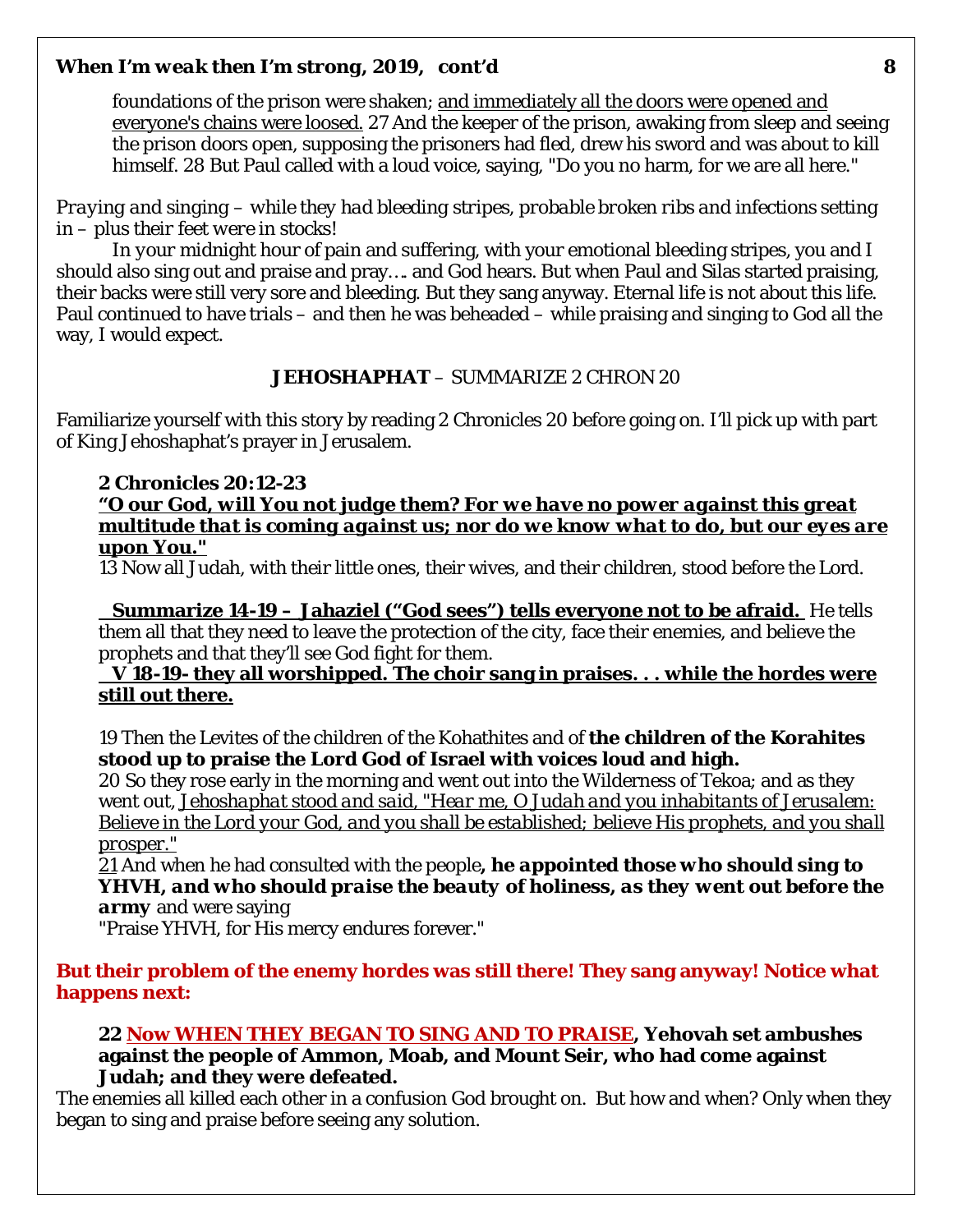**Are you seeing a pattern here**? I preach to myself too. Paul, Jehoshaphat, James, Peter and Christ – all thanked God during the trial, while the problem was still there; *before* seeing any answers.

## **Look at how God calls it in Heb 13:15.**

#### **Hebrews 13:15**

"Therefore by Him let us *continually* offer *the sacrifice of praise* **to God**, *that is, the fruit of our lips, giving thanks to His name.'*

A continual sacrifice. That's what it says. A sacrifice costs. A sacrifice hurts. But in our pain, we somehow still bless and present the fruit of our lips giving thanks to His name – that means to everything He is.

After hearing all of his kids had been killed, Job blessed (praised) God.

### **Job 1:20-21**

Then Job arose, tore his robe, and shaved his head; and he fell to the ground and worshiped. 21 And he said: "Naked I came from my mother's womb, and naked shall I return there. YHVH gave, and YHVH has taken away; **Blessed be the name of YHVH"**

When God told KING DAVID he would lose his first son born from the adultery with Bathsheba – once the son died, David got up and quit fasting, worshipped God - - and resumed normal life. **2 Samuel 12:13-23** (you can read this on your own)

Remember – IN all things, FOR *all things* we give thanks**. (Phil 4:6-7; Eph 5:20; 1 Thessalonians 5:16-18).** 

**I'm saying some of us are real good at expecting the best** – in faith, and we keep proclaiming how this or that trial will end up just fine. And when a great miracle occurs we're satisfied; our faith in God did it. *But a point in this sermon is to ask you, "but what about the times when healing doesn't happen,* when your father or son or wife does die, or when a believer IS burned at the stake, or torn apart by lions?"

Answer: even in our darkest valley of death, we will praise him, and praise him and praise him. I'm trying to learn that perfectly still, but it's slowly coming.

• When did Yeshua thank God for having heard him at Lazarus' resurrection? While his friend was still a dead man. We praise *before* we see the answer.

## **John 11:40-44**

Jesus said to Martha, "Did I not say to you that if you would believe you would see the glory of God?" **41 Then they took away the stone from the place where** *the dead man* **was lying. And Jesus lifted up His eyes and said, "Father, I thank You that You have hear**d Me. 42 And I know that You always hear Me, but because of the people who are standing by I said this, that they may believe that You sent Me." 43 Now when He had said these things, He cried with a loud voice, "Lazarus, come forth!" 44

And he who had died came out bound hand and foot with grave clothes, and his face was wrapped with a cloth. Jesus said to them, "Loose him, and let him go."

*We've sung lots of songs of praise here in services – that in our pain we will praise him… now let's be doing this for REAL – continually.*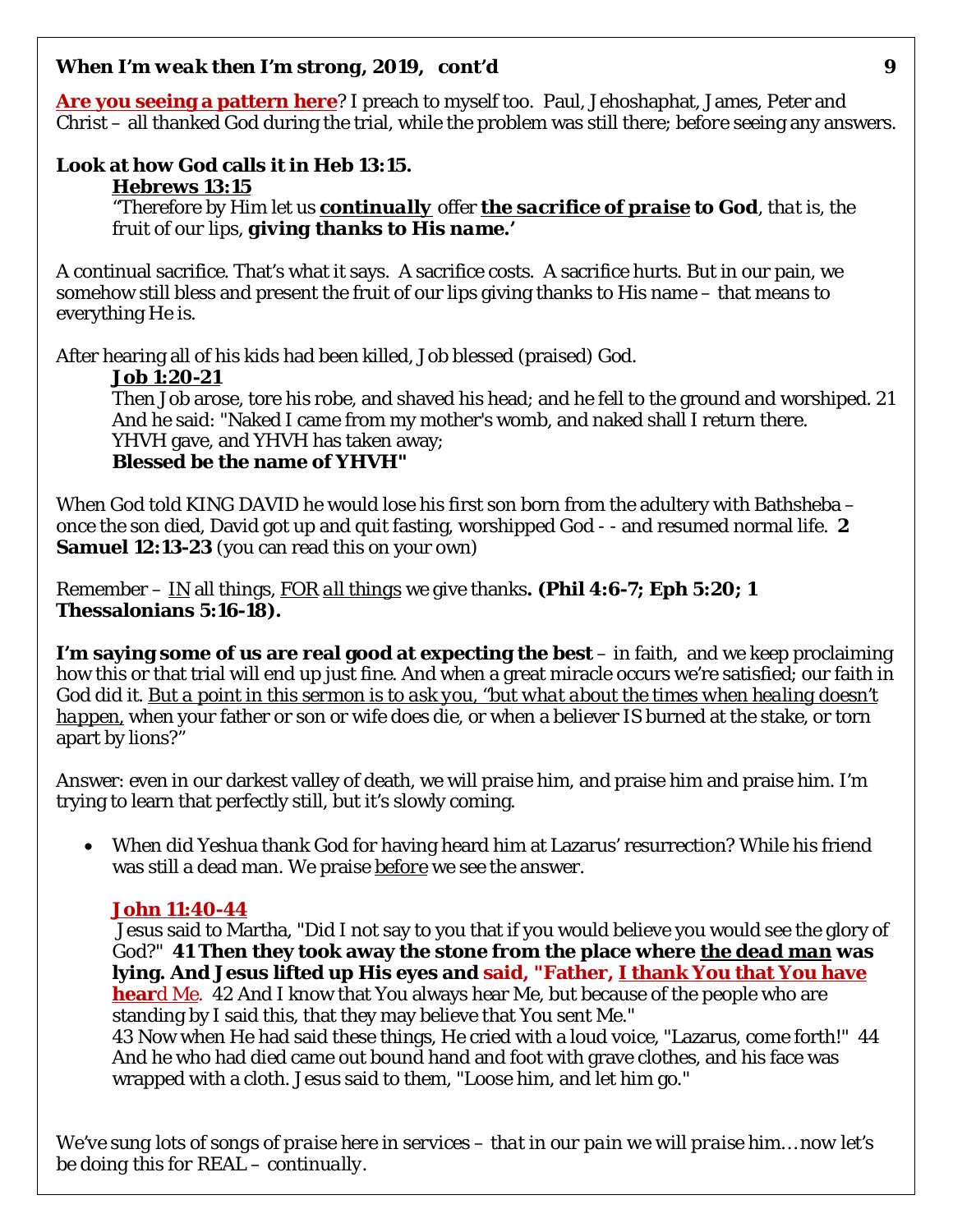## *DON'T MISS how God speaks to you*

**MISSING His speaking to us:** Sometimes so many of us pray for help, pray for deliverance, healing, pray for God's help in our painful times – but then we say "amen" but then get so busy with our worries that…. **We don't HEAR him, we don't HEAR his answers.** 

**Family of God – we have to be more QUIET more often or we'll miss God talking to us.**  Turn off the dumb phones. Go for "walk and talks" with God, quietly. You'll be amazed how much you hear his voice – when you tune in, and be quiet. Look for the messages that are just popping out in front.

When we're done for the day, Carole and I will often just go sit out on our LANAI and just be quiet and tune in. So many times God seems to speak in those quiet times…

*On the audio, I describe a walk with my good friend who just lost his wife a year ago. Seemed to have perfect marriage. (Hear that on audio) My friend Dave W, outside the HIKE SHACK – just had had lunch, going over lessons from trials we've each had, then suddenly Dave noticed a sign 4-5 feet from us, outside a hiking shop: here's what the sign said:*

"May your trails be crooked, **winding**, **lonesome**, **DANGEROUS** – leading to *the most*  **amazing view**. May your mountains rise into and above the clouds."

Doesn't that sound like our lives sometimes? As we learn to trust, we get stronger in our faith. My grandsons all swim well now and working on the youngest. Now it's *our* turn to trust our Father.

**Let's learn to go beyond just praying for God's will to be done.** *That's a great starting point but it's not far enough. Now we also praise, give thanks and sing out to God in, during and FOR every single bad moment we have in life* – big ones and little ones. This includes thanking God for your spouse, for your trying boss, for the constant arthritic aches and pains, for persecution, for bad health news, and on and on. Everything means everything.

Remember, this is for eternity. We have to learn to trust God implicitly – and HE has to know he can trust each of us also implicitly. It's all about faith, isn't it?

## **When God can do HIS best work**

#### **GOD DOES HIS BEST WORK when we:**

• **Realize the battle is HIS, not ours. We're done. W**e've given it all we've got – and so now finally God can do HIS work. When we are WEAK, then HIS POWER can go to work – IF, AND WHEN, we praise and give thanks IN and for, the trial – for the pain – *before* we see the answer! And … for *whatever* His answer will end up being.

But most of the time, most of us probably don't do that. We wrack our brains, worry, and stay up all night trying to figure out the next step, what WE can do. When we say "I've given it all I've got. I've got nothing left. I'm empty inside. My heart is shattered into a million pieces. I gave it all I've got, and the situation has just gotten worse, so I give up!"

That's a far cry from Paul and others' teachings to praise and give thanks in all things, but maybe finally we might be ready to hand things over to God.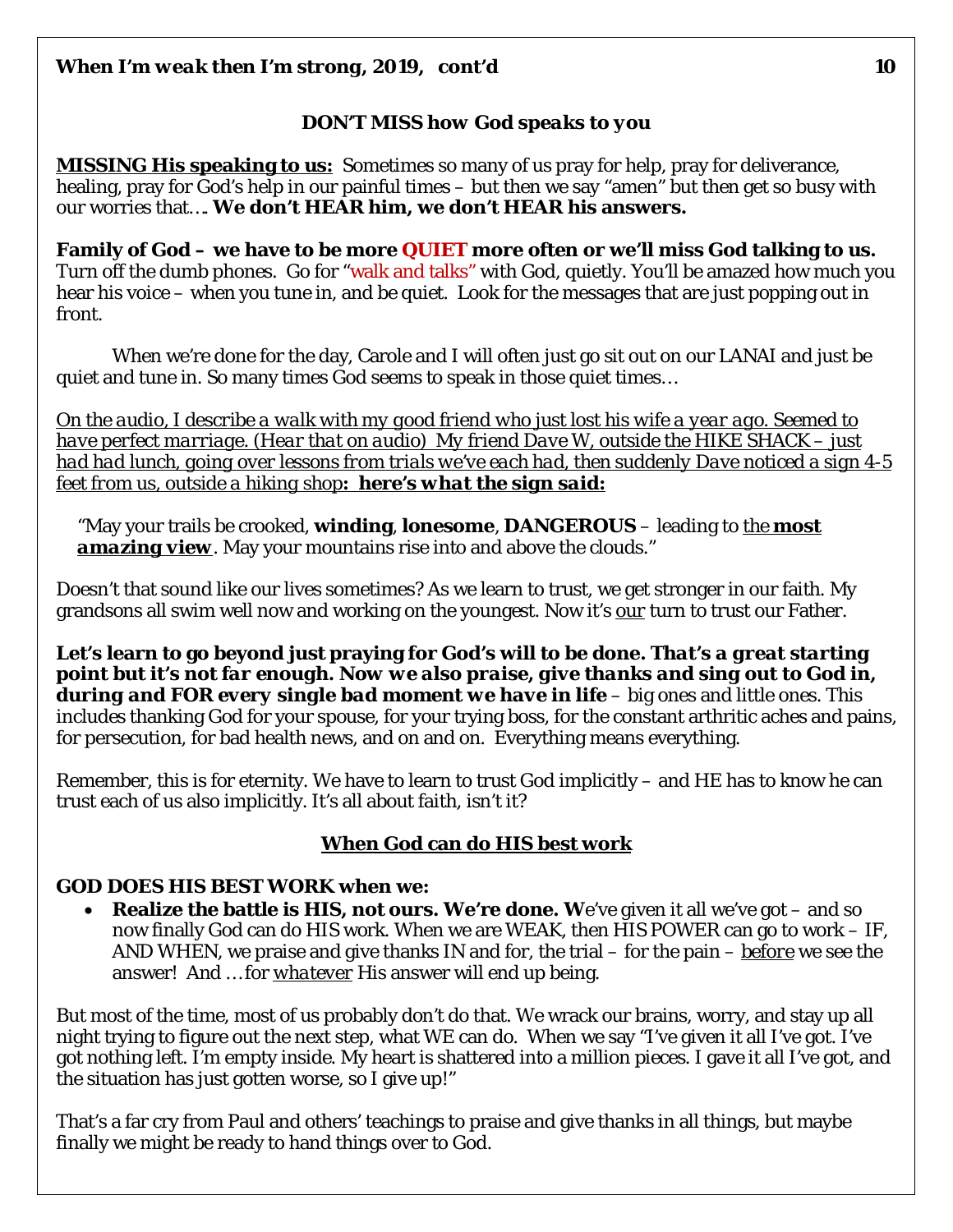*"NOW* **Christ's POWER can come into my life", Paul said.** Paul got almost GIDDY about what a revelation that was to him. NOW, he said – "I revel and take pleasure in distress, in pain, in persecutions for Christ's sake.'

Tough times are coming. We may do this praising and thanking even before we see the answer on SOME things, but **we get selective**. *Do I thank him in my failing marriage, or for the weird boss, or family issues? Yes, we should*. Remember be thank God IN and FOR everything, in ALL things, always. We either believe those scriptures or not.

Before I've begun to finally learn all this, I often asked my God why He wasn't doing more. I said I would sure being more if the afflicted one was MY child. (And yes, I've repented for challenging God.). When nothing much seems to be happening, we forget "I'll never leave you nor forsake you" (Heb 13:5). And we're not ready to apply "all things work together for good…" (Romans 8:28).

**Our first son died when I was 29. I knew about Job's story,** so as my wife sped off to the hospital in an ambulance with our very dead baby, I stayed home with our 2 girls who were asleep in bed. *I knelt and prayed, "I'm supposed to praise you, thank you and bless your name in ALL things, so thank you for the short time you gave me with our beautiful little boy."*

*But our child David, remained dead – blue-faced, on our bed. There had been so many things I was looking forward to doing with him – but now he was lifeless. There was not going to be a resurrection. It took me two years before I could hold a baby boy at the Blessing of the children service.* 

At a small feast site in Colorado some years ago, God heard my prayer for a man and his wife who were both healed dramatically; He of his major stroke and its effects on his mobility, speech and mental acuity – and she for her serious back pain. Five others were not healed…at least not at that time.

Encouraged by that, I prayed for my brother and sister who also had had TWO major strokes each. *But my siblings were not healed of their strokes though. I still had to praise and thank God in and for their strokes. WHY? Because God was still there with them and even in the troubles, we experienced some peace. So we praise for whatever answer we receive. (More on the audio on what I believe was an angel sent to encourage my brother in Ventura, CA).* 

*I've been told 2x that I had late stage cancer.* In my case, I was healed of it, both times. Another time – several major organs were all enlarged (spleen, liver, heart, pancreas). That was healed too. But my diabetes, sleep apnea and other issues have not been healed. So I still praise and sing to my God. In the end, we all die, awaiting the resurrection.

#### **Hebrews 11:39-40**

"And all these, having obtained a good testimony *through faith*, did not receive the promise, 40 God having provided something better for us, that they should not *be made perfect apart from us*."

All this pain we go through has to do with being made **perfect**. The Greek "teleioo" means "to be made complete, to mature, to reach the end or aim or end goal." I still struggle with this concept myself of praising and thanking in and for all things -- but it works: it gives you peace and joy at least. At least that. And more miracles from God.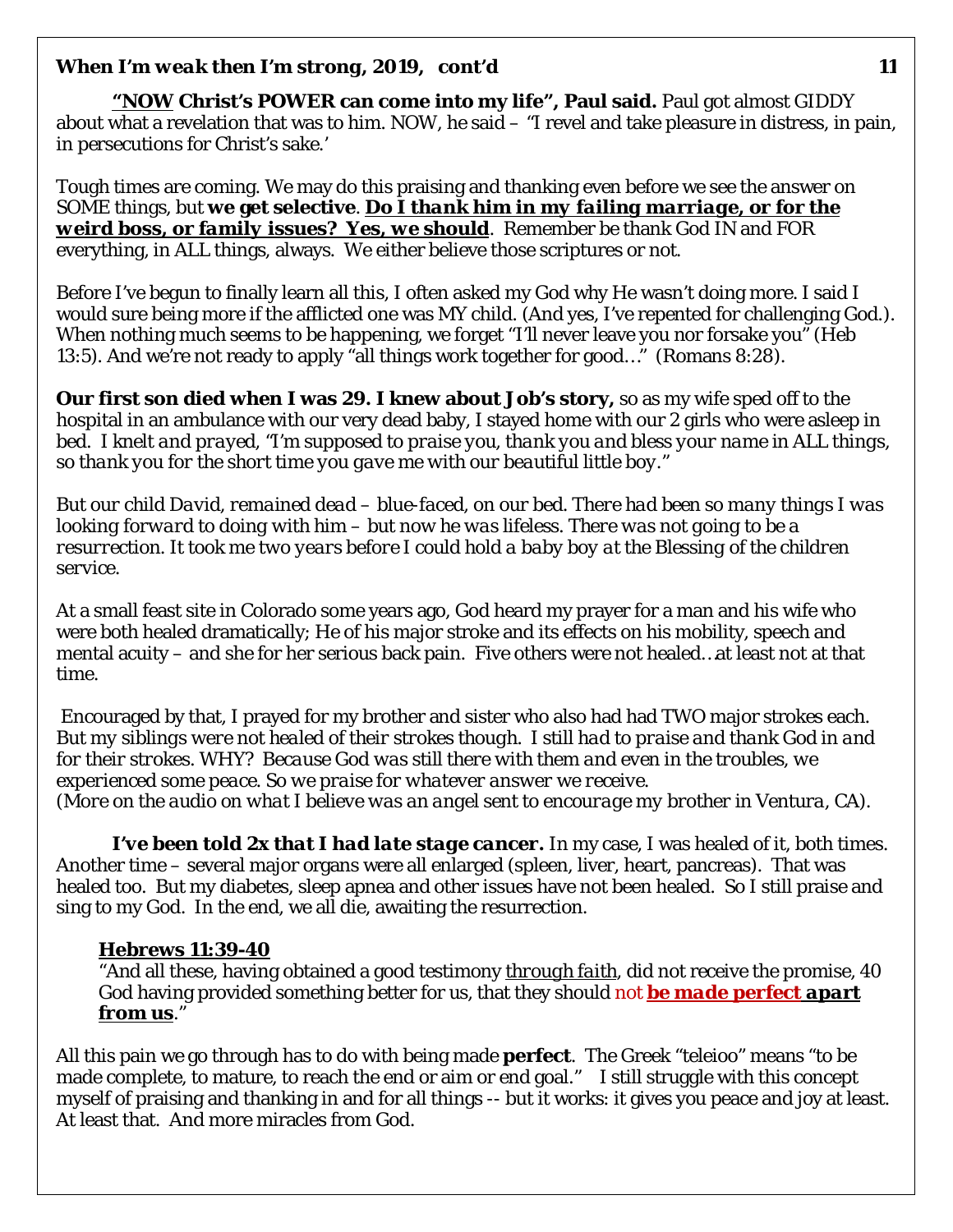**Paul could revel IN suffering, pain and persecution and beatings –** because he believed and trusted God and knew what it was producing.

**It was LATER in this same chapter where Paul says – I can be content** in any situation. Read this next scripture thoughtfully, slowly, several times.

#### **Philippians 4:11-13**

"Not that I speak in regard to need, *for I have learned in whatever state I am, to be content:* 12 I know how to be abased, and I know how to abound. **Everywhere** *and in all things* **I have learned** both to be full and to be hungry, both to abound and to suffer need. 13 **I can do all things through Christ who strengthens me."**

I'm not there yet, and I'm not the only one who's struggled with this… but learning.

### **OTHERS STRUGGLED WITH GOD'S SEEMING INACTION**

We're not the only ones struggling with this. Hear the audio for more details on this section. Sometimes wondering where God is, or when He'll take action, is not unique to us. **Abraham** and Sarah tried to figure out the promised son themselves when God seemed to take too long. **Ezekiel** lost the light of his eyes (his wife). **Jeremiah** came close to calling God a liar for not "being there" more for his needs (Jer. 15:18).

**John the Baptist,** whom Jesus called the greatest born from women – who early on spoke of Yeshua being the LAMB OF GOD, who takes away the sin of the world. He said Christ was before John, greater than John, and that Yeshua had to increase and he had to decrease.

Then Herod's wife threw him into prison when he denounced Herod Antipas for taking his brother's wife (Herodias). Initially this great prophet John the Baptist is OK with that. After all, his cousin is the Messiah with great miracle working power and surely Yeshua would save him.

But Jesus did nothing about John's imprisonment. He could have worked a miracle, but did not. John seemed to get upset that Yeshua wouldn't act in his behalf – when He had the power to, but did nothing. You feel that same way at times, right?

So John the Baptist asked Jesus -- "ARE you the one who is coming or should we look for someone else?"

#### **Luke 7:18-21, 22-23**

**18 Then John's disciples told him about all these things. So John summoned two of his disciples 19 and sent them to the Lord, asking, "Are You the One who is to come, or should we look for someone else?"**

20 When the men reached Him, they said, "John the Baptist sent us to ask You, 'Are You the One who is to come, or should we look for someone else?'

21 At that time Jesus healed many people of diseases, plagues, and evil spirits, and He granted sight to many blind people.

**22 Jesus answered and said** to them, "Go and tell John the things you have seen and heard: that the blind see, the lame walk, the lepers are cleansed, the deaf hear, the dead are raised, the poor have the gospel preached to them.

## *23 And blessed is he who is not offended because of Me."*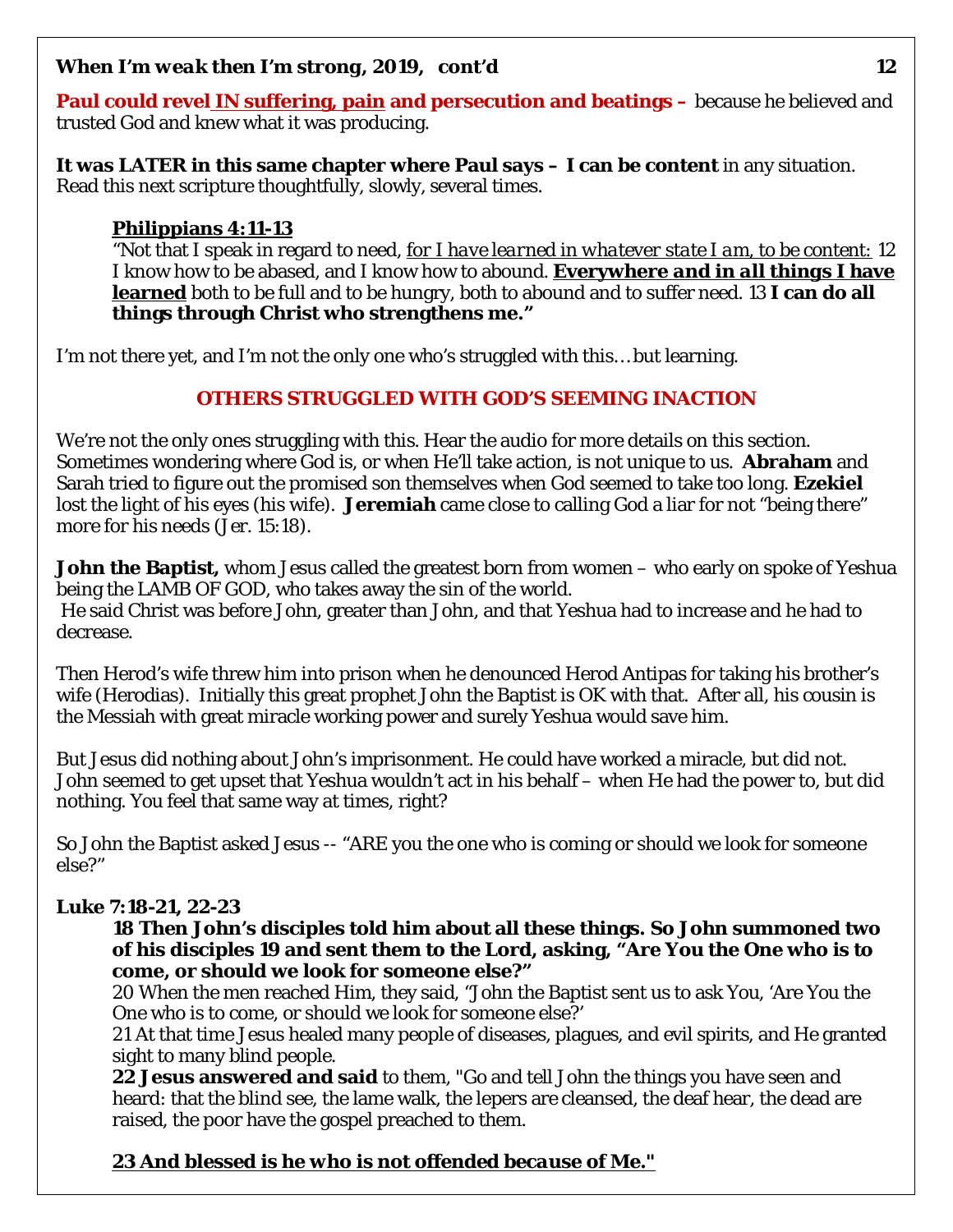*Yeshua warns us all, and please hear this: "Just because things aren't happening the way or as fast as YOU thought they SHOULD, or the way YOU would handle it, and it looks like things aren't moving or that God is even aware of you…BLESSED is he who is NOT offended because of me!"*

Remember that lesson from John. Don't be offended with God when he doesn't SEEM to be working on your case or even to know you have a problem.

#### **EVEN JESUS AND PROPHETS AND APOSTLES …**

So we're suffering so we can be perfected. Even the Son of God had to go through that. This was so he could EMPATHIZE. He had never been fully human before. Now he could relate to your hurting and your pain. We've already read Hebrews 5:6-7.

#### **Isaiah 53:3**  "He is despised and rejected by men, **A Man of SORROWS and acquainted with grief**."

And because of the rejection, suffering, false accusations, physical excruciating pain he went through and anguish – when you weep and are at a loss for words, our High Priest in heaven, Jesus the son of God – understands. He CAN understand.

### **Hebrews 4:15-16 HOLMAN**

**"For we do not have a high priest who is unable to sympathize with our weaknesses**, but One who has been tested in every way as we are, yet without sin. 16 *Therefore let us approach the throne of grace with boldness*, so that we may receive **mercy and find grace to help us at the proper time**. ("in time of need" – KJV)

We're going through the very same steps! GOD IS SHAPING us during our pain too.

#### **BEING MOLDED IN THE IMAGE OF Christ**

We too, are being prepared to be priests and helpers of those who will have come through the worst time of trouble the world will have ever seen! HOW will we be empathetic to someone who lost his family in the hurricane, or lost the love of his life to cancer? By having gone through it. Like Christ, we will understand. In the Millennial reign there will be lots of people who will have just gone through literal hell on earth. They're going to need priests, servant rulers and counselors who can relate:

#### **2 Corinthians 1:3-4**

"Blessed be the God and Father of our Lord Jesus Christ, the Father of mercies and God of all comfort, 4 **who comforts us in all our tribulation (affliction, trials),** *that WE may be able to comfort those* **who are in any trouble**, with the comfort with which we ourselves are comforted by God."

**Eternal life is NOT ABOUT THIS LIFE, or physical things we have or not. What God is preparing you for will make you SO GLAD you went thru what you went thru – when you fully see it and understand.**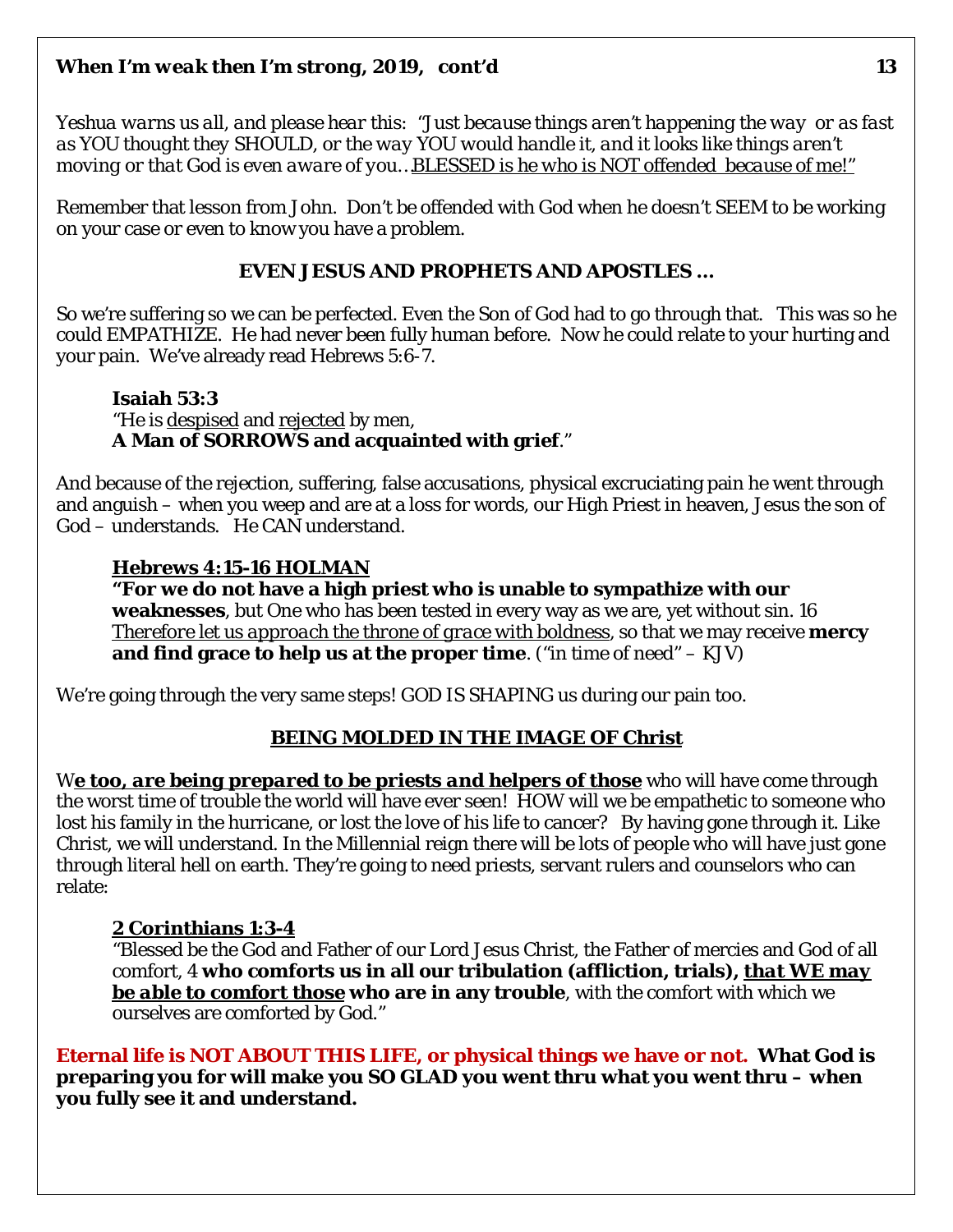**So just like Jesus is now a more complete high priest, you- as a priest working** with him – molded in HIS image – are going through suffering so YOU can also be a better priest to help those people who live on into the Millennial reign on the earth.

- *Because* your wife or child or husband died you understand better…
	- o I couldn't hold a boy baby for 2 years!
- When I was a child I went through typhoons in Philippines. So I wept for the children and families of Abaco Island, Bahamas with their Cat 5 Hurricane for 36 hours! I was deeply moved to tears and action for them.
- *Because* of your painful Rheumatoid arthritis, kidney stones, can empathize.
- And I look at Paul Gibson and wonder what I'm EVER complaining about.

So we also can get to the point where Paul was – when we're OK with whatever is happening, knowing Christ's strength is being made perfect in our weaknesses.

#### **Are we connecting the dots now** to **2 Cor 12:9 -10**—**"HE said, 'MY favor is sufficient for you, for** *MY* **strength is made** *perfect* **in weakness."**

When you can't stand it anymore, can't do anymore – we trust our God absolutely. His strength comes through in our weakness.

## **THE END STORY**

When it's all said and done and the last trumpet sounds, and our bodies are being changed to spirit faster than we can blink, those who died ahead of us will be watching us go thru what they must went through – the resurrection of the just!

Nothing we have gone through will seem all that important at that time. The pain and suffering will have served its purpose, and we'll be completed in Christ, made perfect through God's indwelling Spirit. In our weakness, He has been shown strong.

This life is not what's important. Only what it produces in us for all eternity is what counts. We will by then be completely in the image of the Son of God, who is a perfect likeness and image of His Father.

And if you're feeling down from a health issue that just doesn't go away – or trials and tests that make you almost question God's concern or involvement -- as John the Baptist did, as Jeremiah did, and so many did…. remember, God even understands that. But don't be offended at God, as Christ told John the Baptist. Get up. Put on the armor of God. Get back in the fight and praise him, love him, thank him – no matter what! And experience peace as you've never known it before – regardless of what's happening.

When that last trump sounds, we'll be totally brand new. We'll have new spirit bodies. Angels will be zooming down to pick us up and take us meet our Beloved Yeshua in the clouds. We'll see perfectly. No more pain, no more suffering, no more cancer, no more arthritis, no more Parkinson's… but total power and it will be spectacular.

**While we wait for the 7 last plagues to be completed, I believe those in that first resurrection are taken to God's kingdom of heaven, Jerusalem above**. There we will meet the millions of angels, the 24 elders, the 4 living Creatures around the throne, the seraphim and